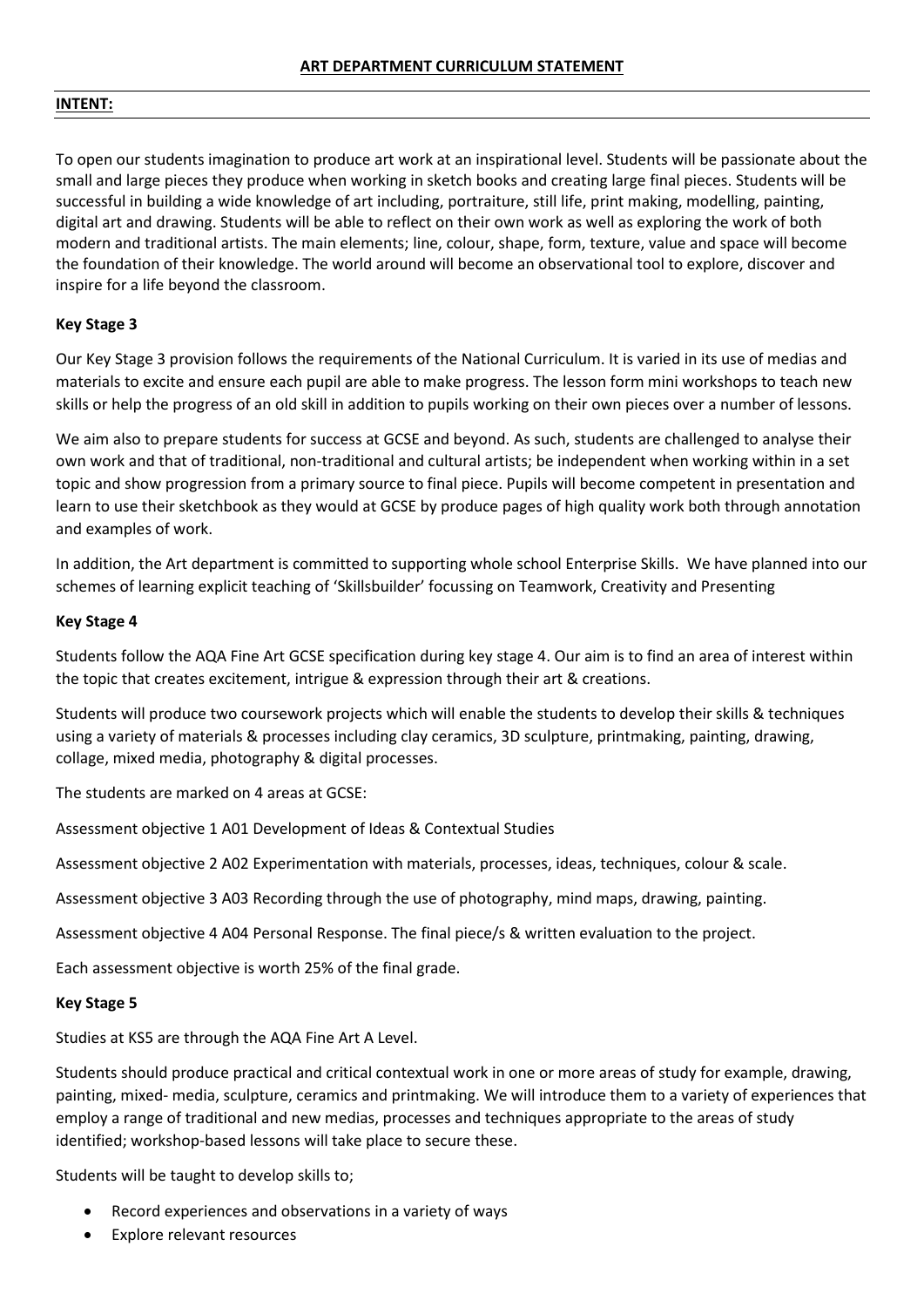- Use knowledge and understanding of others work to extend their own work
- Generate lines of enquiry
- Organise, select and communicate ideas, solutions and responses, and present the in a range of visual, tactile and/or sensory forms

It is incredibly important to us that we are setting students up in the best way possible for their future post sixth form. We will encourage students to complete voluntary apprenticeships, go on trips, have artists & guest speakers in from arts roles & businesses & visit universities to help with portfolio building to show them what their options look like.

## **IMPLEMENTATION**:

# **ADT feedback Policy**

In order to ensure that students make the best progress possible, homework is set as appropriate, at least 3 times a half term via MS Teams and teacher feedback is given. Class work should show clear feedback either peer-assessed/ self-assessed or teacher assessed.

There should be clear evidence of DIRT in students' books in purple pen. Students should record feedback on sheets created by staff at the start of each term that is stuck in their book. Students will be expected to record the feedback given and where the piece of work is located.

# **Schemes of Learning**

Our schemes of learning include:

# **Long term overviews:**

- Clear links to prior learning (Y7 linked to KS2, Y7 to Y7 and so on)
- Topic outline summarising key content

# **Medium term plans:**

- Root enquiry and key enquiry questions
- Key Knowledge, Skills and Understanding (delivered through know, apply,
- extend learning objectives/outcomes)
- Duration
- Planned assessment of student progress and impact of taught curriculum
- Assessment and improvement opportunities (DIRT)
- SMSC
- Literacy and Numeracy
- Opportunities to extend learning
- Enterprise skills
- Appropriate challenge and differentiation opportunities

Please see links to the right to our medium-term schemes of learning.

These schemes are designed to outline what we teach to ensure the intent of our curriculum is delivered across each key stage.

MEDIUM TERM Click on the links below: Year 7 Year 8 Year 9 Year 10 Year 12 Year 13